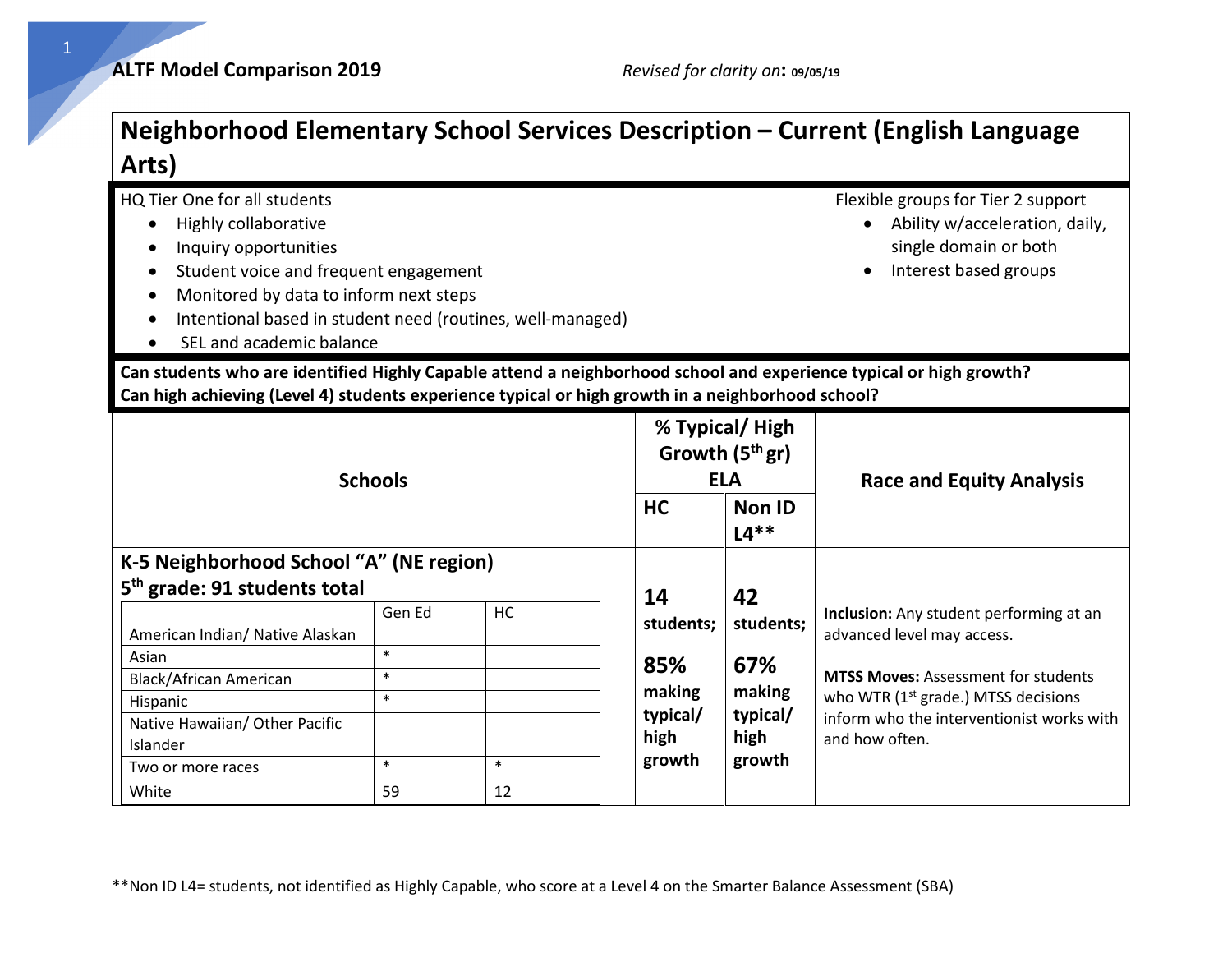| <b>Schools</b>                                                                                                                                                                                                                                                |                                                                      |                               |                                                                 | % Typical/High<br>Growth (5 <sup>th</sup> gr)<br><b>ELA</b><br>Non ID<br>L <sub>4</sub> | <b>Race and Equity Analysis</b>                                                                                                                                                                                                                                                                                                                                                                                                                                      |
|---------------------------------------------------------------------------------------------------------------------------------------------------------------------------------------------------------------------------------------------------------------|----------------------------------------------------------------------|-------------------------------|-----------------------------------------------------------------|-----------------------------------------------------------------------------------------|----------------------------------------------------------------------------------------------------------------------------------------------------------------------------------------------------------------------------------------------------------------------------------------------------------------------------------------------------------------------------------------------------------------------------------------------------------------------|
| K-5 Neighborhood School "B" (Central region)<br>5 <sup>th</sup> grade: 77 students total<br>American Indian/ Native Alaskan<br>Asian<br>Black/African American<br>Hispanic<br>Native Hawaiian/ Other Pacific<br>Islander<br>Two or more races<br>White        | Gen Ed<br>$\ast$<br>$\ast$<br>$\ast$<br>$\ast$<br>54                 | HC<br>$\ast$<br>$\ast$        | 8<br>students;<br>87.5%<br>making<br>typical/<br>high<br>growth | 47<br>students;<br>91%<br>making<br>typical/<br>high<br>growth                          | <b>Access:</b> Tier one instruction. Flexible<br>grouping in ELA.<br>Inclusion: Data used to inform small<br>groups; could be interest-based (book<br>groups); in the past, WTR for students<br>with HC eligibility<br><b>MTSS Moves:</b> Grade level teams collect<br>data by unit and analyze student growth.<br>Decisions regarding interventionist match<br>student need. Interventionists also serve<br>students who are above, and well above,<br>grade level. |
| K-8 Option Neighborhood School "C" (NE region)<br>5 <sup>th</sup> grade: 86 students total<br>American Indian/Native Alaskan<br>Asian<br><b>Black/African American</b><br>Hispanic<br>Native Hawaiian/Other Pacific<br>Islander<br>Two or more races<br>White | Gen Ed<br>$\ast$<br>$\ast$<br>14<br>$\ast$<br>$\ast$<br>$\ast$<br>42 | <b>HC</b><br>$\ast$<br>$\ast$ | 9<br>students;<br>88%<br>making<br>typical/<br>high<br>growth   | 33<br>students;<br>73%<br>making<br>typical/<br>high<br>growth                          | Access: Flexible in-class small groups.<br><b>Inclusion:</b> Any student may access<br>advanced level groups in gen ed<br>environment.<br><b>MTSS Moves:</b> Master schedule allows for<br>grouping and walk-to. Tiered intervention<br>focuses on students approaching<br>standard.                                                                                                                                                                                 |

\*\*Non ID L4= students, not identified as Highly Capable, who score at a Level 4 on the Smarter Balance Assessment (SBA)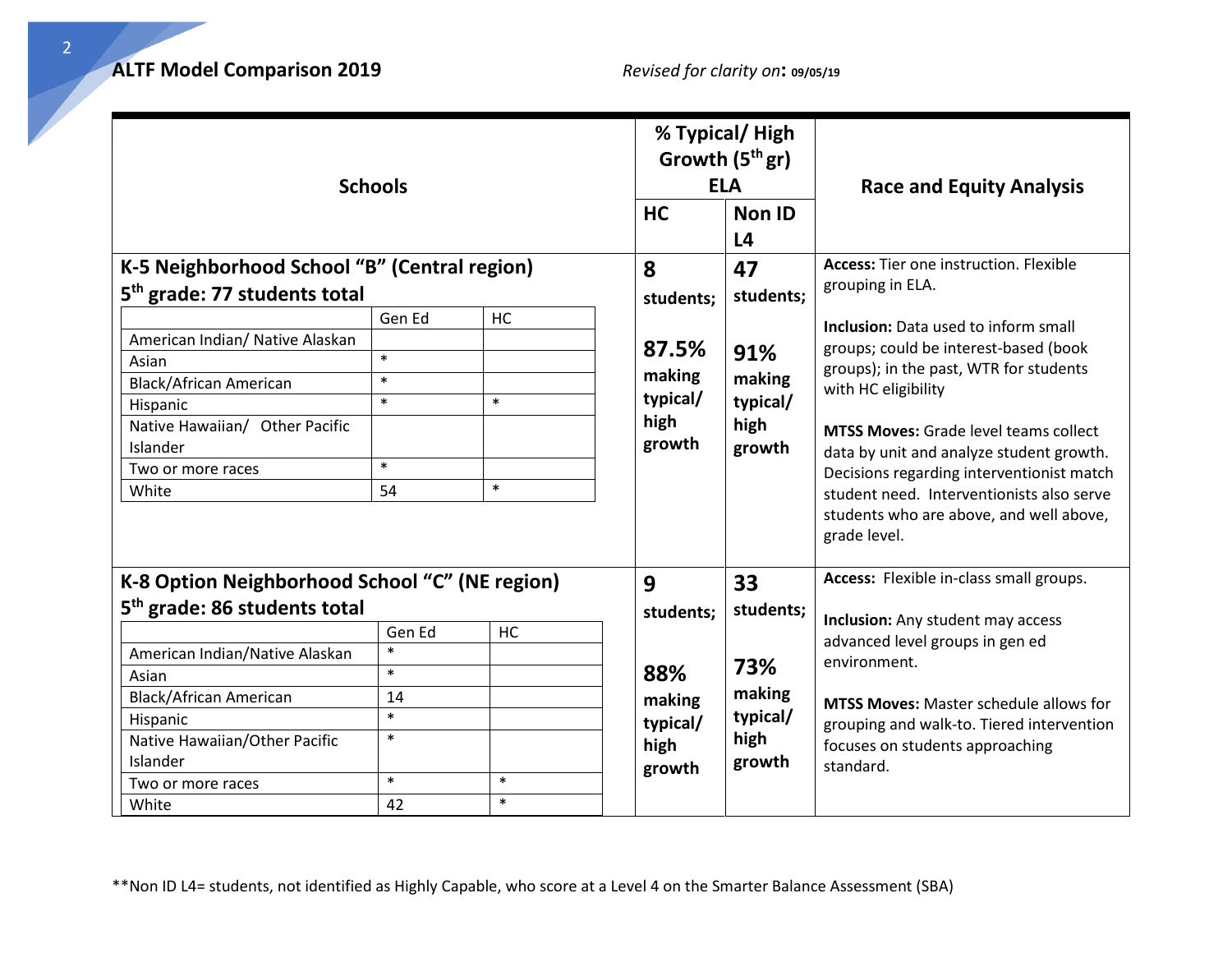| <b>Schools</b>                           |        |        |           | % Typical/High<br>Growth $(5thgr)$<br><b>ELA</b> | <b>Race and Equity Analysis</b>                  |
|------------------------------------------|--------|--------|-----------|--------------------------------------------------|--------------------------------------------------|
|                                          |        |        | <b>HC</b> | <b>Non ID</b><br>L <sub>4</sub>                  |                                                  |
| K-5 Neighborhood School "D" (SE region)  |        |        |           |                                                  |                                                  |
| 5 <sup>th</sup> grade: 71 students total |        |        | 7         | 26                                               |                                                  |
|                                          | Gen Ed | HC     | students; | students;                                        |                                                  |
| American Indian/ Native Alaskan          |        |        |           |                                                  |                                                  |
| Asian                                    | 35     | $\ast$ |           |                                                  | <b>Access:</b> Small flexible grouping in-class. |
| <b>Black/African American</b>            | $\ast$ |        | 100%      | 96%                                              |                                                  |
| Hispanic                                 | 16     | $\ast$ | making    | making                                           |                                                  |
| Native Hawaiian/ Other Pacific           |        |        | typical/  | typical/                                         |                                                  |
| Islander                                 |        |        | high      | high                                             |                                                  |
| Two or more races                        | $\ast$ |        | growth    | growth                                           |                                                  |
| White                                    | $\ast$ | $\ast$ |           |                                                  |                                                  |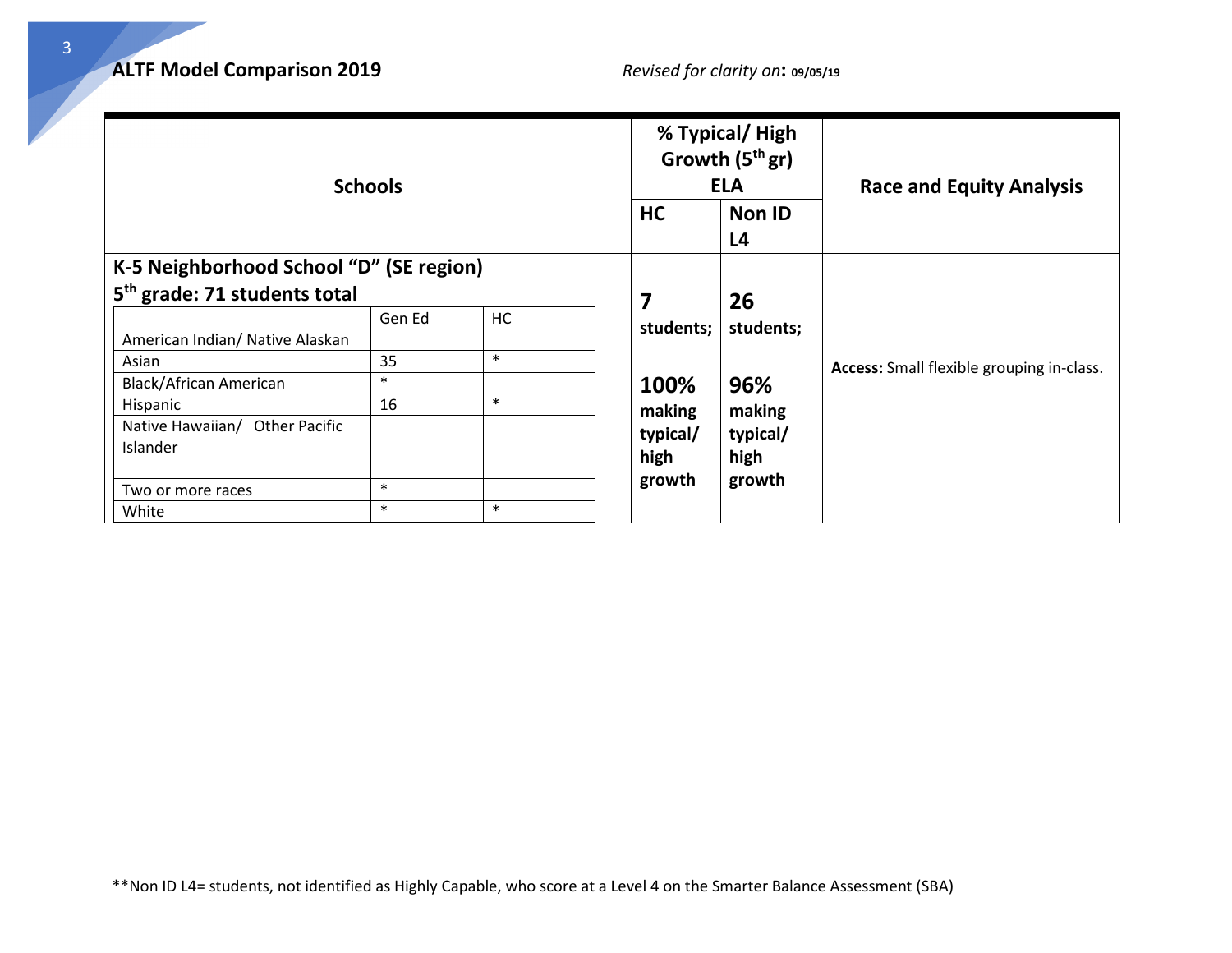| <b>Schools</b>                                                                                                                                                                                                                                         |                                                                          | <b>HC</b> | % Typical/High<br>Growth $(5thgr)$<br><b>ELA</b><br><b>Non ID</b> | <b>Race and Equity Analysis</b>                                                                                                                                                                                                                                                                                                                                                                                                                                                                                                                                                                                                                                                                                                                                                                                                                                                                                                        |
|--------------------------------------------------------------------------------------------------------------------------------------------------------------------------------------------------------------------------------------------------------|--------------------------------------------------------------------------|-----------|-------------------------------------------------------------------|----------------------------------------------------------------------------------------------------------------------------------------------------------------------------------------------------------------------------------------------------------------------------------------------------------------------------------------------------------------------------------------------------------------------------------------------------------------------------------------------------------------------------------------------------------------------------------------------------------------------------------------------------------------------------------------------------------------------------------------------------------------------------------------------------------------------------------------------------------------------------------------------------------------------------------------|
|                                                                                                                                                                                                                                                        |                                                                          |           | L <sub>4</sub>                                                    |                                                                                                                                                                                                                                                                                                                                                                                                                                                                                                                                                                                                                                                                                                                                                                                                                                                                                                                                        |
| K-5 Neighborhood School "E" (SW region)<br>5 <sup>th</sup> grade: 61 students total<br>American Indian/Native Alaskan<br>Asian<br><b>Black/African American</b><br>Hispanic<br>Native Hawaiian/Other Pacific<br>Islander<br>Two or more races<br>White | Gen Ed<br>$\ast$<br>$\ast$<br>45<br>$\ast$<br>$\ast$<br>$\ast$<br>$\ast$ | 0         | 11<br>students;<br>81%<br>making<br>typical/<br>high<br>growth    | Inclusion: Strong tier one instruction-<br>not a lot of grouping except for those<br>with HC eligibility. Differentiation at tier<br>one.<br>MTSS Moves: Multi-Tiered System of<br>Support - Academics (MTSS-A) meetings<br>determine goals for individual students<br>and access the strength of Tier 1<br>instruction. MTSS targets students who<br>may need interventions to meet grade<br>level standards; or students who are<br>exceeding grade level standards and<br>would benefit from Advanced Learning<br>Opportunities (ALO).<br>For students identified as HC:<br>Schedule for these students where part of<br>their day is spent in a higher-level<br>classroom. Introduce AL to more<br>challenging supplemental or core<br>curriculum in their classroom with<br>alternative assignments. School may<br>make modifications to their mode of<br>instruction (PBL - Project Based Learning)<br>to compliment class work. |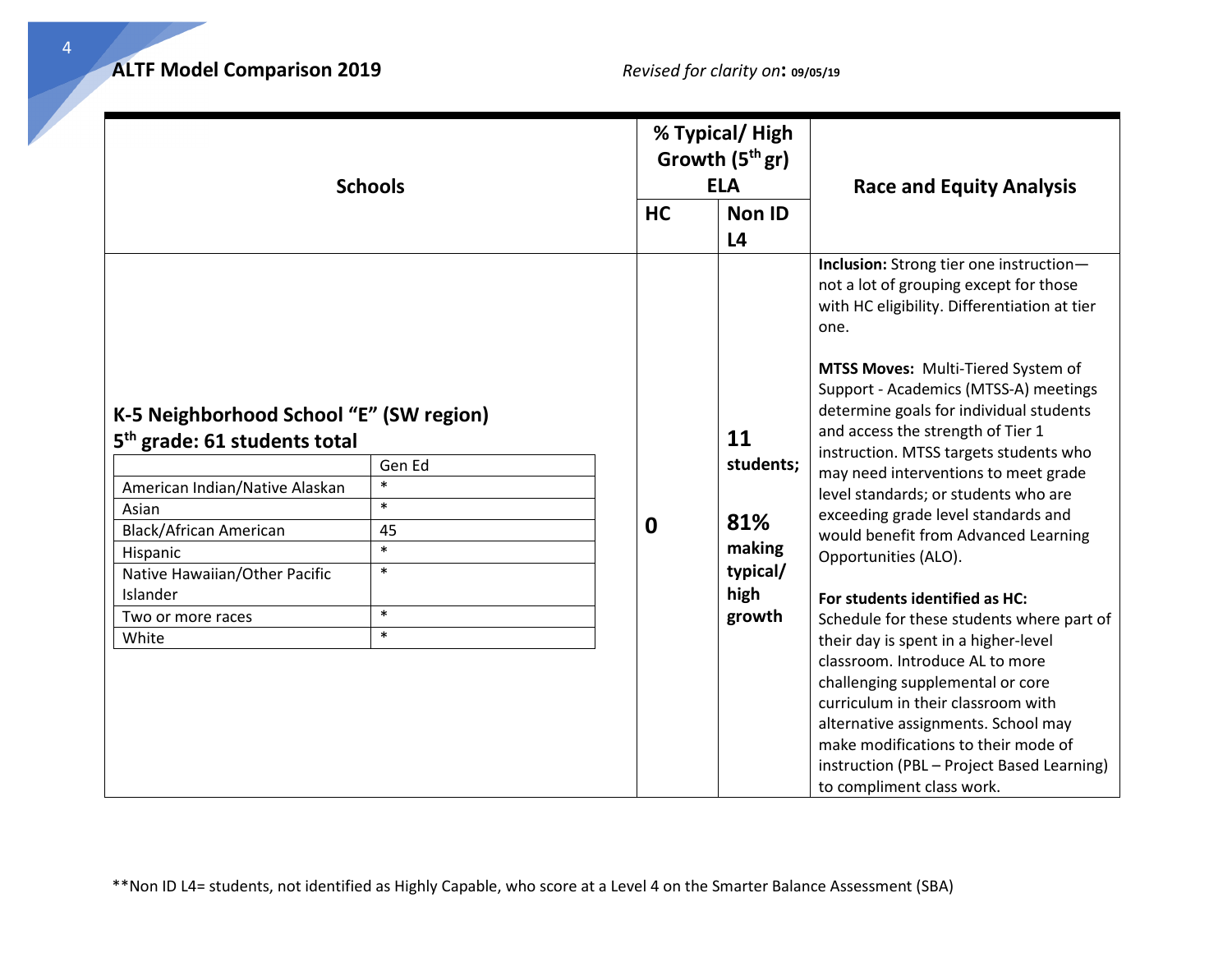| <b>Schools</b>                           |        |           | % Typical/ High<br>Growth $(5thgr)$<br><b>ELA</b> | <b>Race and Equity Analysis</b>                                                                                                                                |
|------------------------------------------|--------|-----------|---------------------------------------------------|----------------------------------------------------------------------------------------------------------------------------------------------------------------|
|                                          |        | <b>HC</b> | Non ID<br>L <sub>4</sub>                          |                                                                                                                                                                |
| K-5 Neighborhood School "F" (SE region)  |        |           |                                                   | Access: Up to one-year advanced content                                                                                                                        |
| 5 <sup>th</sup> grade: 44 students total |        |           |                                                   | using weekly small group lessons in                                                                                                                            |
|                                          | Gen Ed |           |                                                   | reading and integrated literacy units.                                                                                                                         |
| American Indian/ Native<br>Alaskan       |        |           | 17                                                | Inclusion: Only for student with AL                                                                                                                            |
| Asian                                    | 15     |           | students;                                         | designation                                                                                                                                                    |
| <b>Black/African American</b>            | 20     |           |                                                   | MTSS Moves: Uses Block Scheduling in                                                                                                                           |
| Hispanic                                 | $\ast$ | 0         | 100%                                              | order to meet student needs in                                                                                                                                 |
| Native Hawaiian/Other Pacific            |        |           | making                                            | intervention and acceleration. Family                                                                                                                          |
| Islander                                 |        |           | typical/                                          | Support Workers recruit volunteers to                                                                                                                          |
| Two or more races                        | $\ast$ |           | high                                              | work with students in small groups and to                                                                                                                      |
| White                                    | $\ast$ |           | growth                                            | support students in the classroom.                                                                                                                             |
|                                          |        |           |                                                   | Consistently share progress with families:<br>share data and strategies during<br>conferences and Family Engagement<br>Action Team (FEAT) Goal-Setting events. |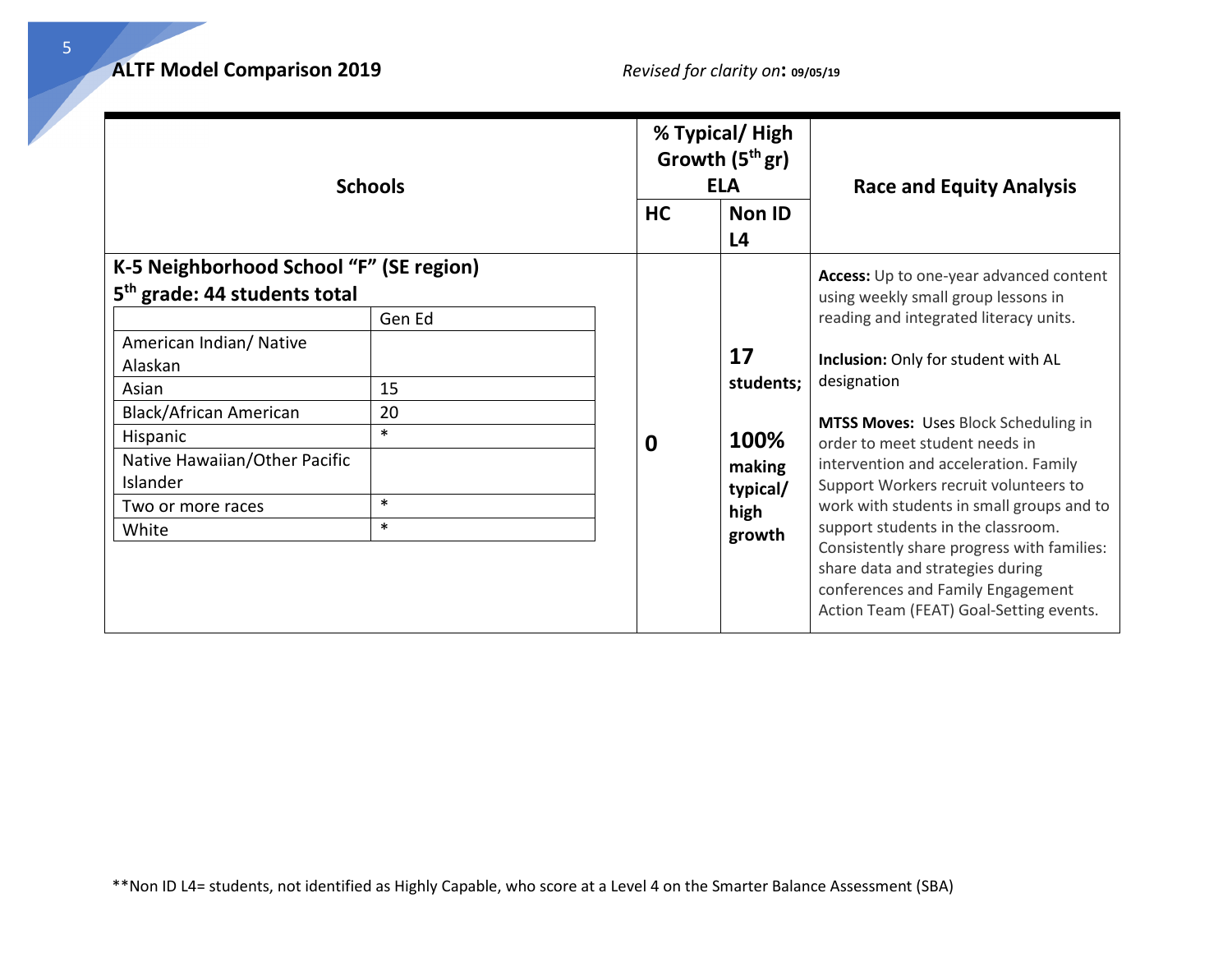**ALTF Model Comparison 2019** *Revised for clarity on***: 09/05/19**

|                                                                                                                                                                                                                                                         |                                        |                                                                   |                                 | HC Pathway Elementary School Services Description – Current (English Language Arts)                                                                                                            |
|---------------------------------------------------------------------------------------------------------------------------------------------------------------------------------------------------------------------------------------------------------|----------------------------------------|-------------------------------------------------------------------|---------------------------------|------------------------------------------------------------------------------------------------------------------------------------------------------------------------------------------------|
| HQ Tier One for all students<br>Highly collaborative<br>Inquiry opportunities<br>Student voice and frequent engagement<br>Monitored by data to inform next steps<br>Intentional based in student need (routines, well-managed) SEL and academic balance |                                        |                                                                   |                                 | Flexible groups for Tier 2 support<br>Ability w/acceleration,<br>daily, single domain or both<br>Interest based groups<br>One-year acceleration<br>supported by school-<br>specific strategies |
| <b>Schools</b>                                                                                                                                                                                                                                          | HC                                     | % Typical/High<br>Growth $(5thgr)$<br><b>ELA</b><br><b>Non ID</b> | <b>Race and Equity Analysis</b> |                                                                                                                                                                                                |
|                                                                                                                                                                                                                                                         |                                        |                                                                   | L <sub>4</sub>                  |                                                                                                                                                                                                |
| K-5 HC Pathway School "G"                                                                                                                                                                                                                               |                                        |                                                                   |                                 |                                                                                                                                                                                                |
| 5 <sup>th</sup> grade: 135 students total                                                                                                                                                                                                               |                                        | 135                                                               |                                 |                                                                                                                                                                                                |
| American Indian/ Native Alaskan<br>Asian<br>Black/African American<br>Hispanic<br>Native Hawaiian/Other Pacific<br>Islander                                                                                                                             | HC<br>18<br>$\ast$<br>$\ast$<br>$\ast$ | students;<br>82.96%<br>making<br>typical/<br>high                 | $\mathbf 0$                     |                                                                                                                                                                                                |
| Two or more races<br>White                                                                                                                                                                                                                              | growth<br>21<br>92                     |                                                                   |                                 |                                                                                                                                                                                                |

\*\*Non ID L4= students, not identified as Highly Capable, who score at a Level 4 on the Smarter Balance Assessment (SBA)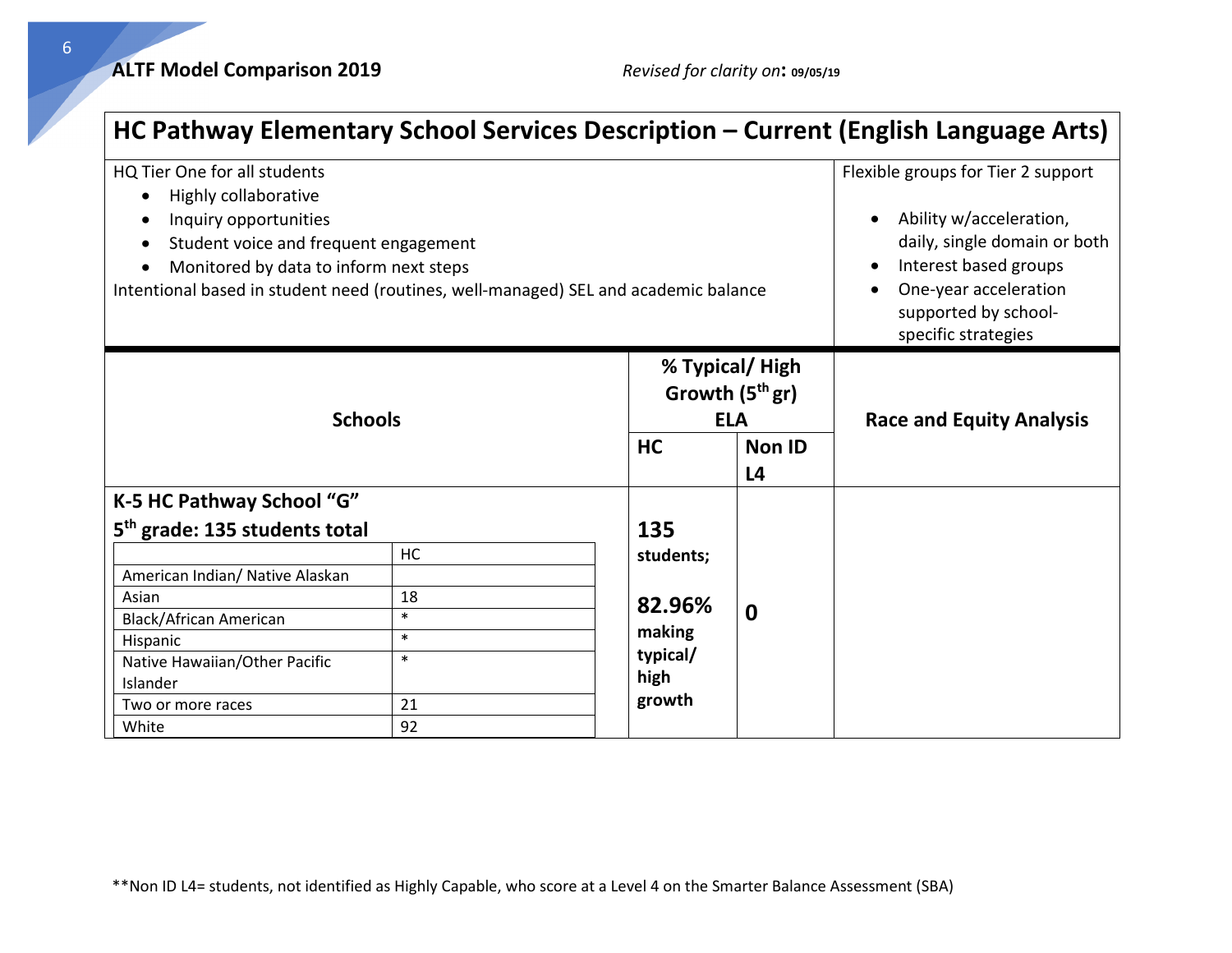| <b>Schools</b>                                                                                                                                                                                                                       |                                           |                                                                             | % Typical/High<br>Growth $(5thgr)$<br><b>ELA</b> | <b>Race and Equity Analysis</b>                                                                                                                                                                                                                                                                                                                                                                                                                                                                                                                                                                                                                                                                                                                                                                                                                                                                                                                                                                        |
|--------------------------------------------------------------------------------------------------------------------------------------------------------------------------------------------------------------------------------------|-------------------------------------------|-----------------------------------------------------------------------------|--------------------------------------------------|--------------------------------------------------------------------------------------------------------------------------------------------------------------------------------------------------------------------------------------------------------------------------------------------------------------------------------------------------------------------------------------------------------------------------------------------------------------------------------------------------------------------------------------------------------------------------------------------------------------------------------------------------------------------------------------------------------------------------------------------------------------------------------------------------------------------------------------------------------------------------------------------------------------------------------------------------------------------------------------------------------|
| K-5 HC Pathway School "H"<br>5 <sup>th</sup> grade: 61 students total<br>American Indian/ Native Alaskan<br>Asian<br>Black/ African American<br>Hispanic<br>Native Hawaiian/ Other Pacific<br>Islander<br>Two or more races<br>White | <b>HC</b><br>13<br>$\ast$<br>$\ast$<br>37 | <b>HC</b><br>61<br>students;<br>86.88%<br>making<br>typical/<br>high growth | Non ID L4<br>$\mathbf 0$                         | Access: Students are working one grade<br>level ahead in reading/writing (Teachers<br>are following the scope and sequence).<br>Teachers are reassessing students as<br>needed or as prescribed in the curricula<br>they are using.<br><b>MTSS Moves: Students with slower</b><br>processing struggle in HCC. Some<br>students receive IEPs if appropriate.<br>Some students have chosen to leave<br>because it's too hard and the student<br>isn't accessing the curriculum. Built into<br>the new ELA curriculum are strategies<br>for differentiating. Teachers are not<br>doing anything different that a teacher<br>in a general education classroom who<br>has students who are below grade level.<br>Students who are not reading above<br>grade level when they first come and<br>teachers in primary grades spend a lot<br>of time differentiating, doing guided<br>reading and intensive phonics work to<br>help them catch up. For example, this<br>year our first grade has 20 students, 5 |
|                                                                                                                                                                                                                                      |                                           |                                                                             |                                                  | students were either at 1 <sup>st</sup> grade level<br>(Level D, H, I) or barely above grade<br>level.                                                                                                                                                                                                                                                                                                                                                                                                                                                                                                                                                                                                                                                                                                                                                                                                                                                                                                 |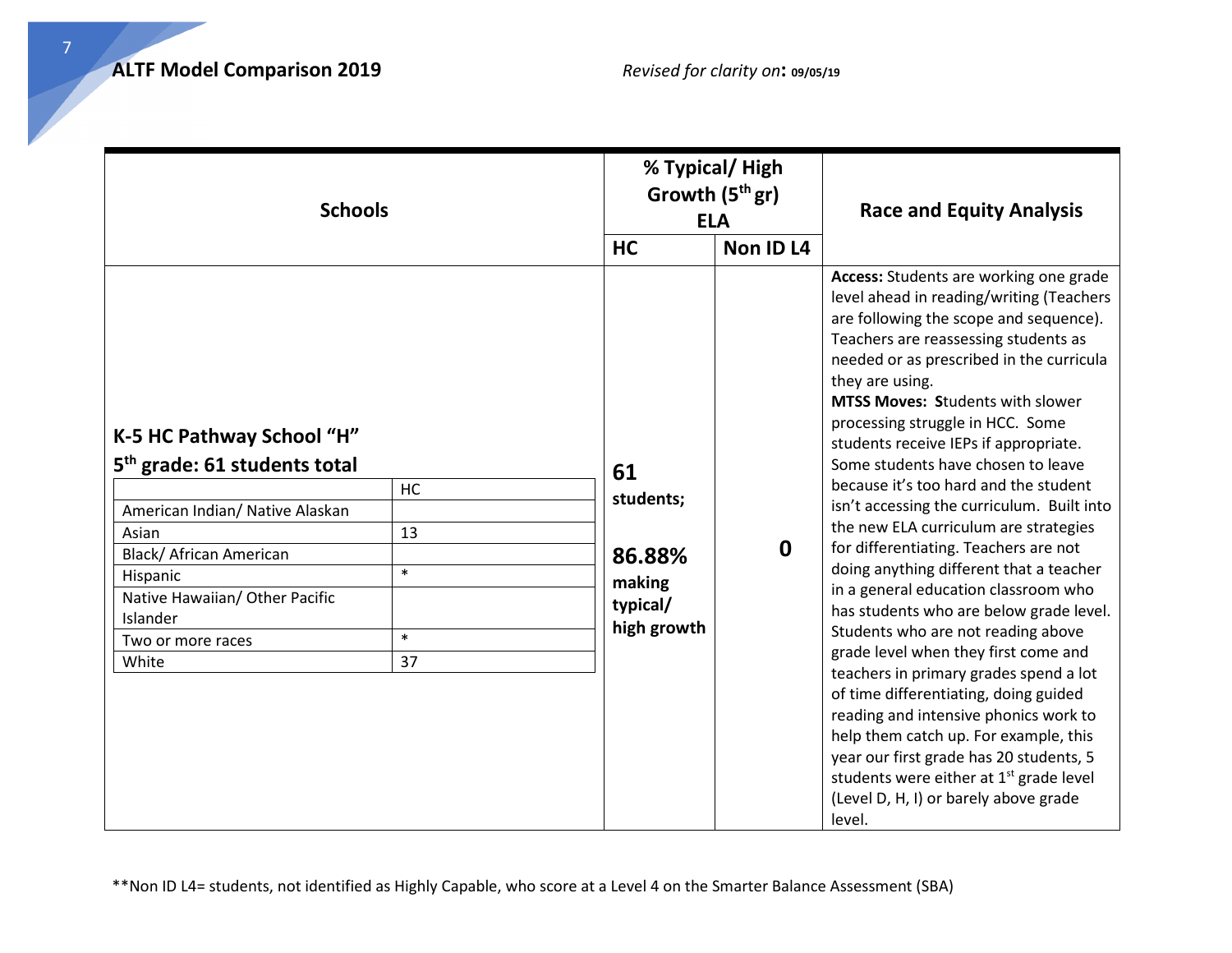| <b>Schools</b>                                    |        |        | % Typical/High<br>Growth $(5thgr)$<br><b>ELA</b> |                                 | <b>Race and Equity Analysis</b>                                                                                                                                                                                                                                                            |
|---------------------------------------------------|--------|--------|--------------------------------------------------|---------------------------------|--------------------------------------------------------------------------------------------------------------------------------------------------------------------------------------------------------------------------------------------------------------------------------------------|
|                                                   |        |        | <b>HC</b>                                        | <b>Non ID</b><br>L <sub>4</sub> |                                                                                                                                                                                                                                                                                            |
| K-5 HC Pathway School "I"                         |        |        | 62                                               | 19                              | <b>Access:</b> Using CCC for reading and                                                                                                                                                                                                                                                   |
| 5 <sup>th</sup> grade: 89 students total          |        |        | students;                                        | students;                       | writing. Beginning next year, school will                                                                                                                                                                                                                                                  |
|                                                   | Gen Ed | HC     |                                                  |                                 | be using Math in Focus/Envision for<br>math. There is not one set curriculum                                                                                                                                                                                                               |
| American Indian/ Native Alaskan                   |        |        | 75.8%                                            | 100%                            | for social studies. Each grade has                                                                                                                                                                                                                                                         |
| Asian                                             | 17     | 11     | making                                           |                                 | developed own curriculum based on the                                                                                                                                                                                                                                                      |
| Black/African American                            | 13     | $\ast$ | typical/                                         | making                          | state standards.                                                                                                                                                                                                                                                                           |
| Hispanic                                          | $\ast$ | $\ast$ | high                                             | typical/                        |                                                                                                                                                                                                                                                                                            |
| Native Hawaiian/ Other Pacific<br><b>Islander</b> |        |        | growth                                           | high<br>growth                  | <b>Inclusion: For Social Studies, HCC</b><br>classrooms mix with general education                                                                                                                                                                                                         |
| Two or more races                                 | 18     | 15     |                                                  |                                 | classrooms.                                                                                                                                                                                                                                                                                |
| White                                             | 34     | 31     |                                                  |                                 |                                                                                                                                                                                                                                                                                            |
|                                                   |        |        |                                                  |                                 | <b>MTSS Moves: Our teachers do not</b><br>reassess whether individuals belong in<br>the program. Once accepted into the<br>program, students stay in the program.<br>However, teachers continually assess<br>students' progress to inform<br>instruction. This does help with<br>grouping. |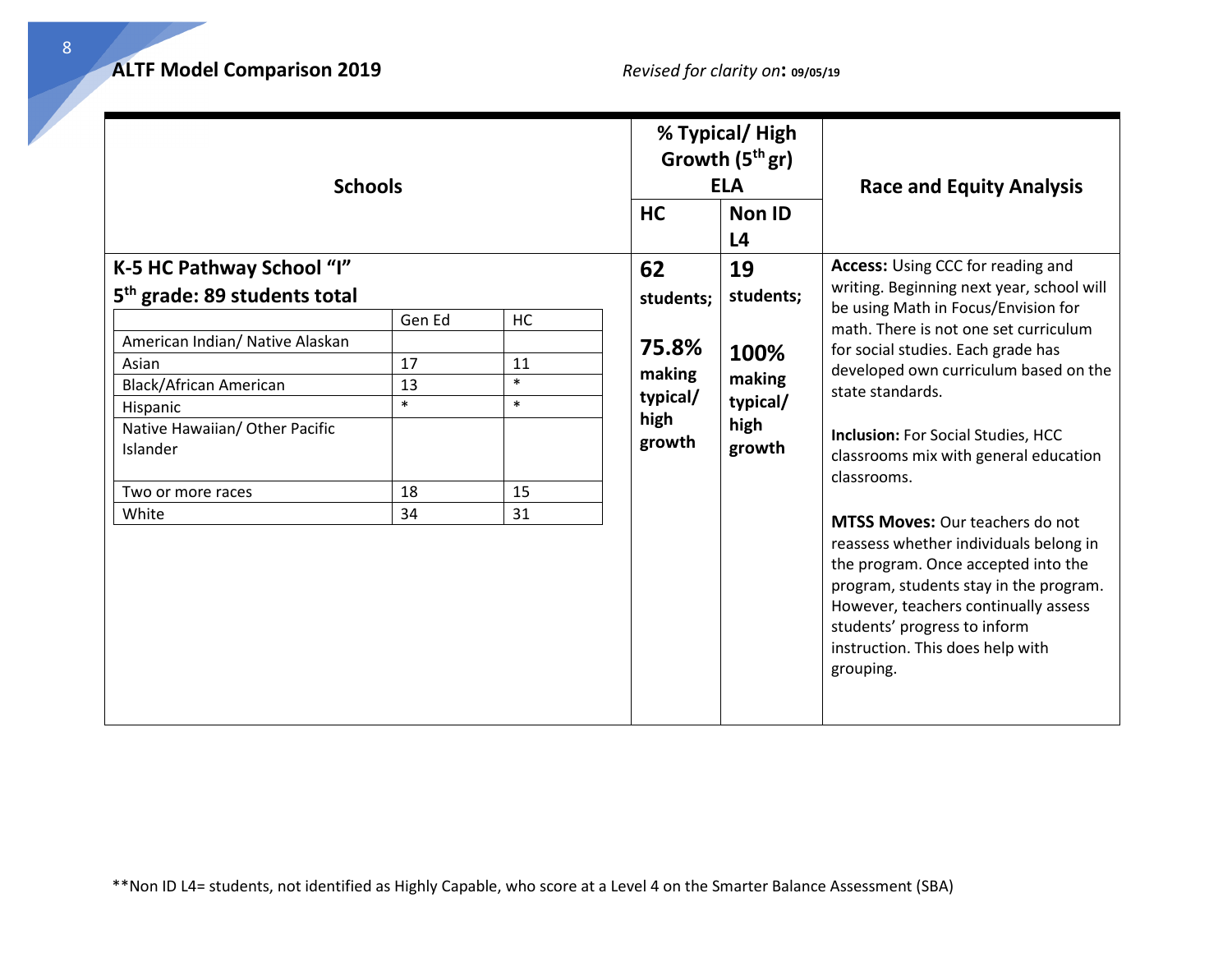• Ability w/acceleration, daily, single domain

Flexible groups for Tier 2 support

• Interest based groups • Grouped by strategy

or both

### **Neighborhood Elementary School Services Description – Current (Math)**

### HQ Tier One for all students

- Highly collaborative
- Inquiry opportunities
- Student voice and frequent engagement
- Monitored by data to inform next steps
- Intentionally based in student need (routines, wellmanaged)
- SEL and academic balance

# **Can students who are identified Highly Capable attend a neighborhood school and experience typical or high growth?**

•

#### **Can high achieving (Level 4) students experience typical or high growth in a neighborhood school?**

| <b>Schools</b>                           |        |        | <b>Percent Typical or</b><br>High Growth (5 <sup>th</sup><br>grade) Math |                | <b>Race and Equity Analysis</b>                                                      |
|------------------------------------------|--------|--------|--------------------------------------------------------------------------|----------------|--------------------------------------------------------------------------------------|
|                                          |        |        | <b>HC</b>                                                                | <b>Non ID</b>  |                                                                                      |
|                                          |        |        |                                                                          | L <sub>4</sub> |                                                                                      |
| K-5 Neighborhood School "A"              |        |        | 14                                                                       | 34             | <b>Access:</b> Advanced level whole class flexible                                   |
| (NE region)                              |        |        | students;                                                                | students;      | grouping (WTM) in grades 2 and 5. Flexible                                           |
| 5 <sup>th</sup> grade: 91 students total |        |        |                                                                          |                | in-class grouping in grade 1. Options for<br>advanced level math offered to students |
|                                          | Gen Ed | HC     | 78%                                                                      | 85%            | (teachers offer choices for independent/                                             |
| American Indian/ Native Alaskan          |        |        |                                                                          |                | partner math work.)                                                                  |
| Asian                                    | $\ast$ |        | making                                                                   | making         |                                                                                      |
| Black/African American                   | $\ast$ |        | typical/                                                                 | typical/       |                                                                                      |
| Hispanic                                 | $\ast$ |        | high growth                                                              | high           | <b>MTSS Moves: Preassessment for WTM in</b>                                          |
| Native Hawaiian/ Other Pacific           |        |        |                                                                          | growth         | grades 2 and 5 done before every unit.                                               |
| Islander                                 |        |        |                                                                          |                |                                                                                      |
| Two or more races                        | $\ast$ | $\ast$ |                                                                          |                |                                                                                      |
| White                                    | 71     | 12     |                                                                          |                |                                                                                      |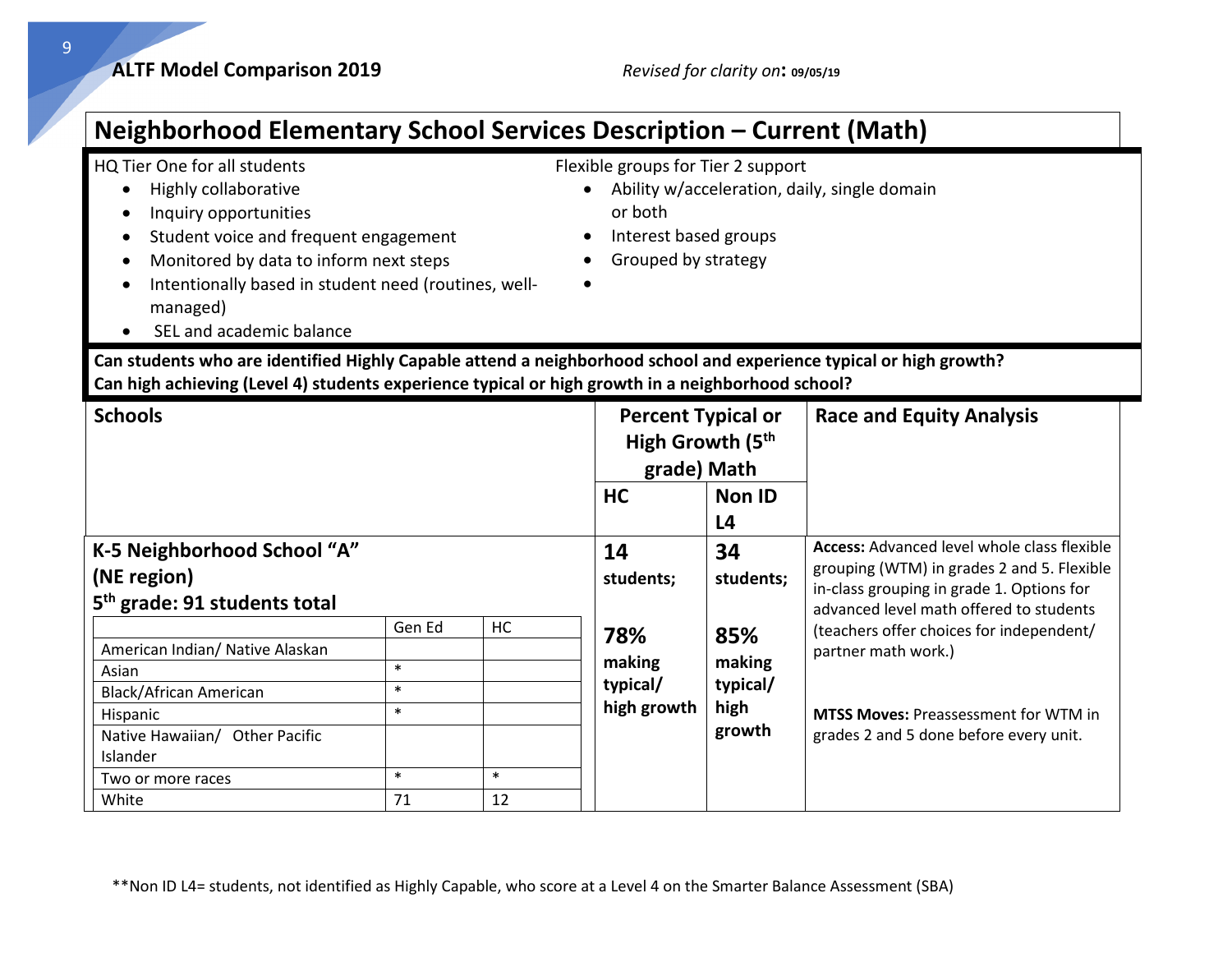| <b>Schools</b>                           |        |           | <b>Percent Typical or</b><br>High Growth (5 <sup>th</sup><br>grade) Math |                               | <b>Race and Equity Analysis</b>                                                     |
|------------------------------------------|--------|-----------|--------------------------------------------------------------------------|-------------------------------|-------------------------------------------------------------------------------------|
|                                          |        |           | <b>HC</b>                                                                | Non ID                        |                                                                                     |
|                                          |        |           |                                                                          | L <sub>4</sub>                |                                                                                     |
| K-5 Neighborhood School "B"              |        |           | 9                                                                        | 40                            | <b>Access: Advanced level whole class</b>                                           |
| (Central region)                         |        | students; | students;                                                                | grouping (WTM) in grades 1-5. |                                                                                     |
| 5 <sup>th</sup> grade: 77 students total |        |           |                                                                          |                               | <b>Inclusion:</b> School will serve any student                                     |
|                                          | Gen Ed | <b>HC</b> | 68%                                                                      | 93%                           | who is at an advanced level (does not limit                                         |
| American Indian/ Native Alaskan          |        |           |                                                                          |                               | to "seat numbers.") HC, AL, non-identified                                          |
| Asian                                    | $\ast$ |           | making                                                                   | making                        | can access.                                                                         |
| <b>Black/African American</b>            | $\ast$ |           | typical/                                                                 | typical/                      |                                                                                     |
| Hispanic                                 | $\ast$ | $\ast$    | high growth                                                              | high                          | <b>MTSS Moves: Preassessment for WTM</b>                                            |
| Native Hawaiian/ Other Pacific           |        |           |                                                                          | growth                        | done in spring of every year. Grade level                                           |
| Islander                                 |        |           |                                                                          |                               | teams collect data by unit and analyze                                              |
| Two or more races                        | $\ast$ |           |                                                                          |                               | student growth. Decisions regarding                                                 |
| White                                    | 54     | $\ast$    |                                                                          |                               | interventionist match student need.                                                 |
|                                          |        |           |                                                                          |                               | Interventionists also serve students who<br>are above, and well above, grade level. |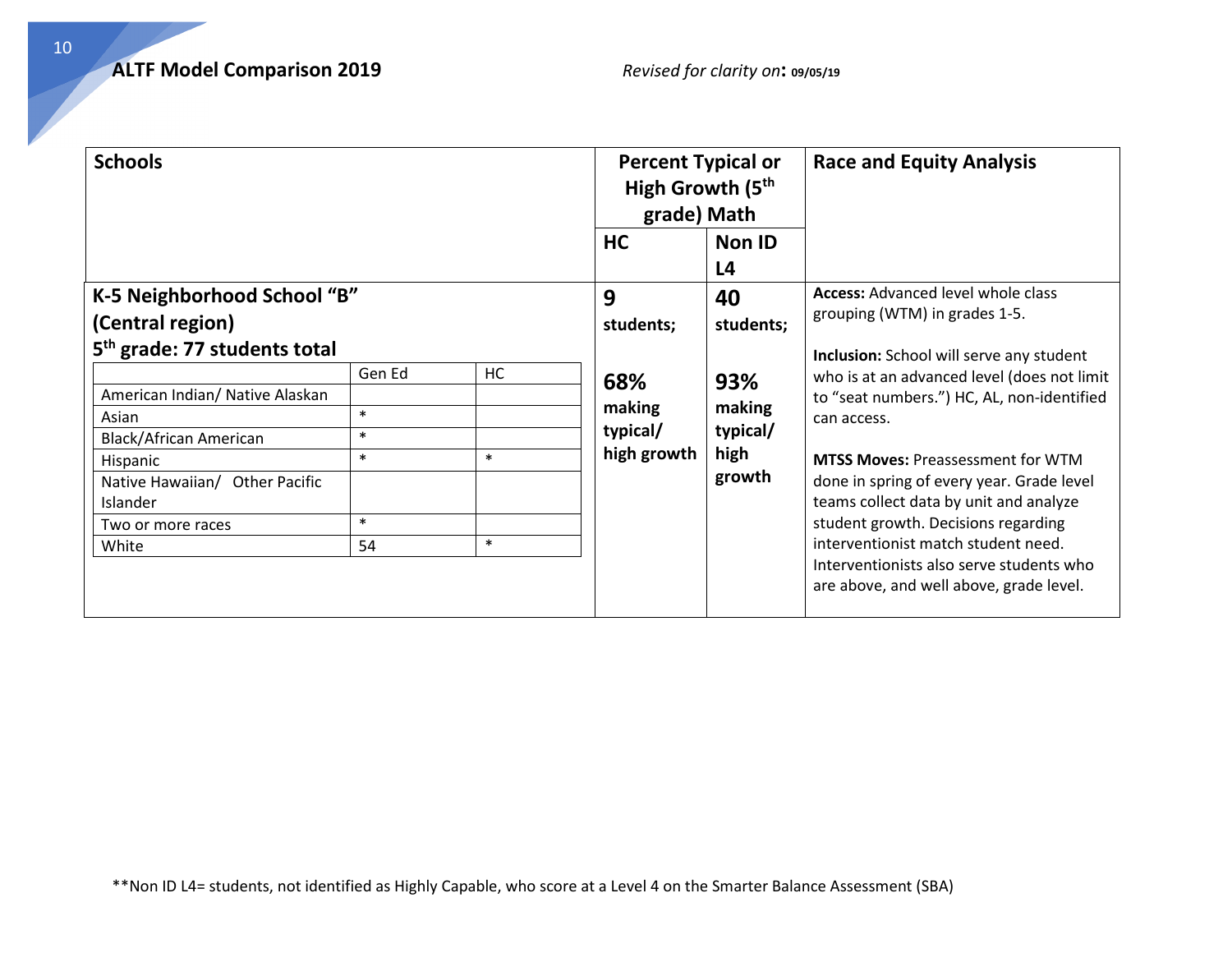| <b>Schools</b>                                                                                                                                                                                                                                           |                                                                      |                                         | <b>Percent Typical or</b><br>High Growth (5 <sup>th</sup><br>grade) Math |                                                                 | <b>Race and Equity Analysis</b>                                                                                                                                                                                                                                                                                                                                                                                                                                                                                                         |
|----------------------------------------------------------------------------------------------------------------------------------------------------------------------------------------------------------------------------------------------------------|----------------------------------------------------------------------|-----------------------------------------|--------------------------------------------------------------------------|-----------------------------------------------------------------|-----------------------------------------------------------------------------------------------------------------------------------------------------------------------------------------------------------------------------------------------------------------------------------------------------------------------------------------------------------------------------------------------------------------------------------------------------------------------------------------------------------------------------------------|
|                                                                                                                                                                                                                                                          |                                                                      |                                         | <b>HC</b>                                                                | <b>Non ID</b><br>L <sub>4</sub>                                 |                                                                                                                                                                                                                                                                                                                                                                                                                                                                                                                                         |
| K-8 Option School "C" (NE region)<br>5 <sup>th</sup> grade: 86 students total                                                                                                                                                                            |                                                                      |                                         | 9<br>students;                                                           | 33<br>students;                                                 | <b>Access: Advanced level whole class</b><br>grouping with possibility for one-year                                                                                                                                                                                                                                                                                                                                                                                                                                                     |
| American Indian/Native Alaskan<br>Asian<br>Black/African American<br>Hispanic<br>Native Hawaiian/Other Pacific<br>Islander<br>Two or more races<br>White                                                                                                 | Gen Ed<br>$\ast$<br>$\ast$<br>14<br>$\ast$<br>$\ast$<br>$\ast$<br>42 | HC<br>$\ast$<br>$\ast$                  | 100%<br>making<br>typical/<br>high growth                                | 85%<br>making<br>typical/<br>high<br>growth                     | acceleration (WTM.) Flexible in-class small<br>groups.<br>Inclusion: Any student may access the<br>advanced level courses or groups.<br><b>MTSS Moves: Master schedule allows for</b><br>grouping and walk-to. Tiered intervention<br>focuses on students approaching<br>standard.                                                                                                                                                                                                                                                      |
| K-5 Neighborhood School "D" (SE region)<br>5 <sup>th</sup> grade: 71 students total<br>American Indian/ Native Alaskan<br>Asian<br><b>Black/African American</b><br>Hispanic<br>Native Hawaiian/ Other Pacific<br>Islander<br>Two or more races<br>White | Gen Ed<br>35<br>$\ast$<br>16<br>$\ast$<br>$\ast$                     | <b>HC</b><br>$\ast$<br>$\ast$<br>$\ast$ | 7<br>students;<br>85%<br>making<br>typical/<br>high growth               | 23<br>students;<br>100%<br>making<br>typical/<br>high<br>growth | <b>Access:</b> Tier one differentiation<br>Inclusion: Anyone who knows the content<br>may be placed (on day-to-day basis) in the<br>pull-out accelerated/ challenge group.<br><b>MTSS Moves: Preassessment occurs</b><br>before daily lessons in intermediate<br>grades. Students who already know the<br>lesson receive advanced or enhanced<br>instruction with interventionist. Rejoin gen<br>ed setting during center or rotation time.<br>Partner/ independent work is provided at<br>multiple levels. Challenge level offered (at |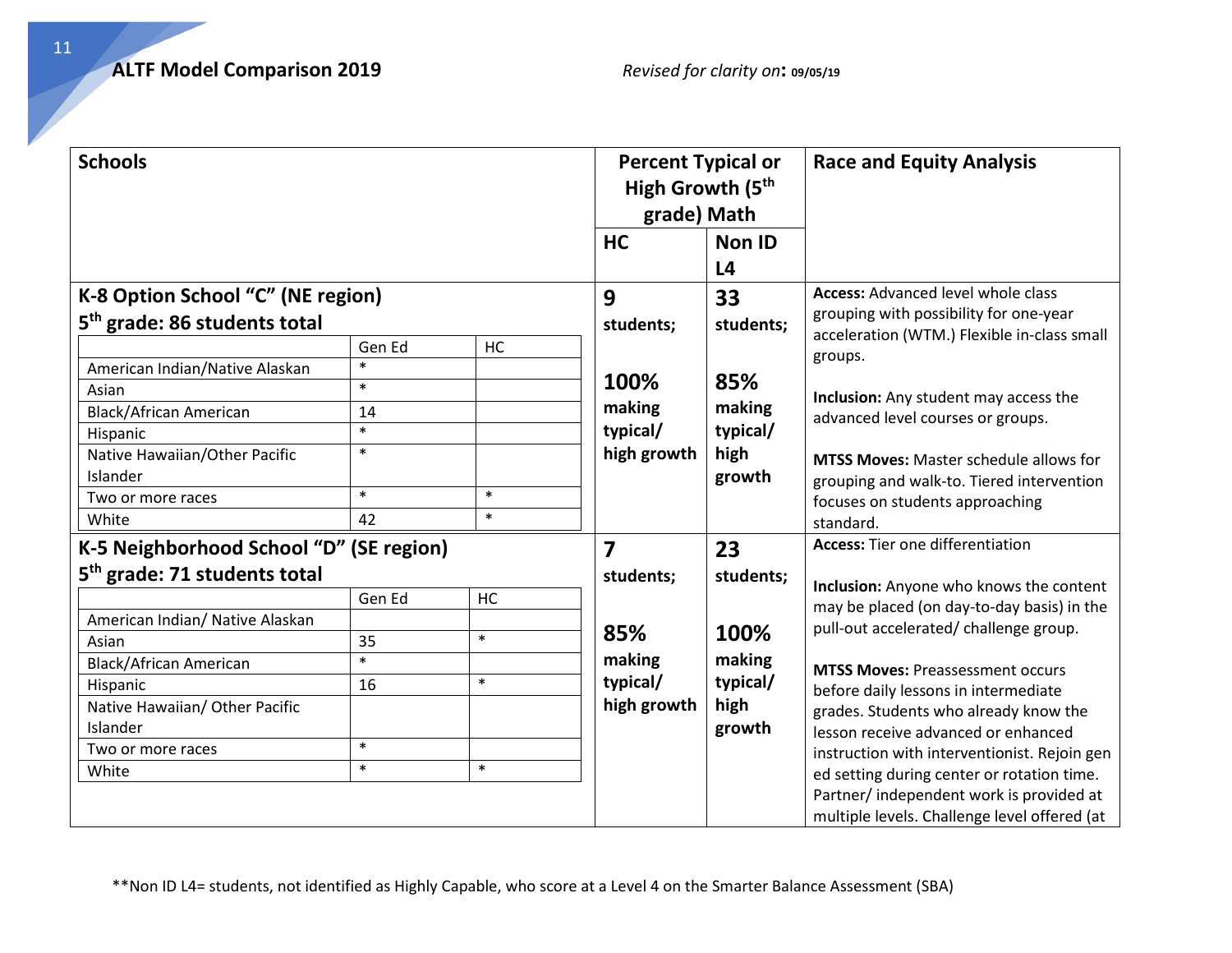|  | grade level.) Interventionist pulls both |
|--|------------------------------------------|
|  | above grade level and approaching grade  |
|  | level groups.                            |
|  |                                          |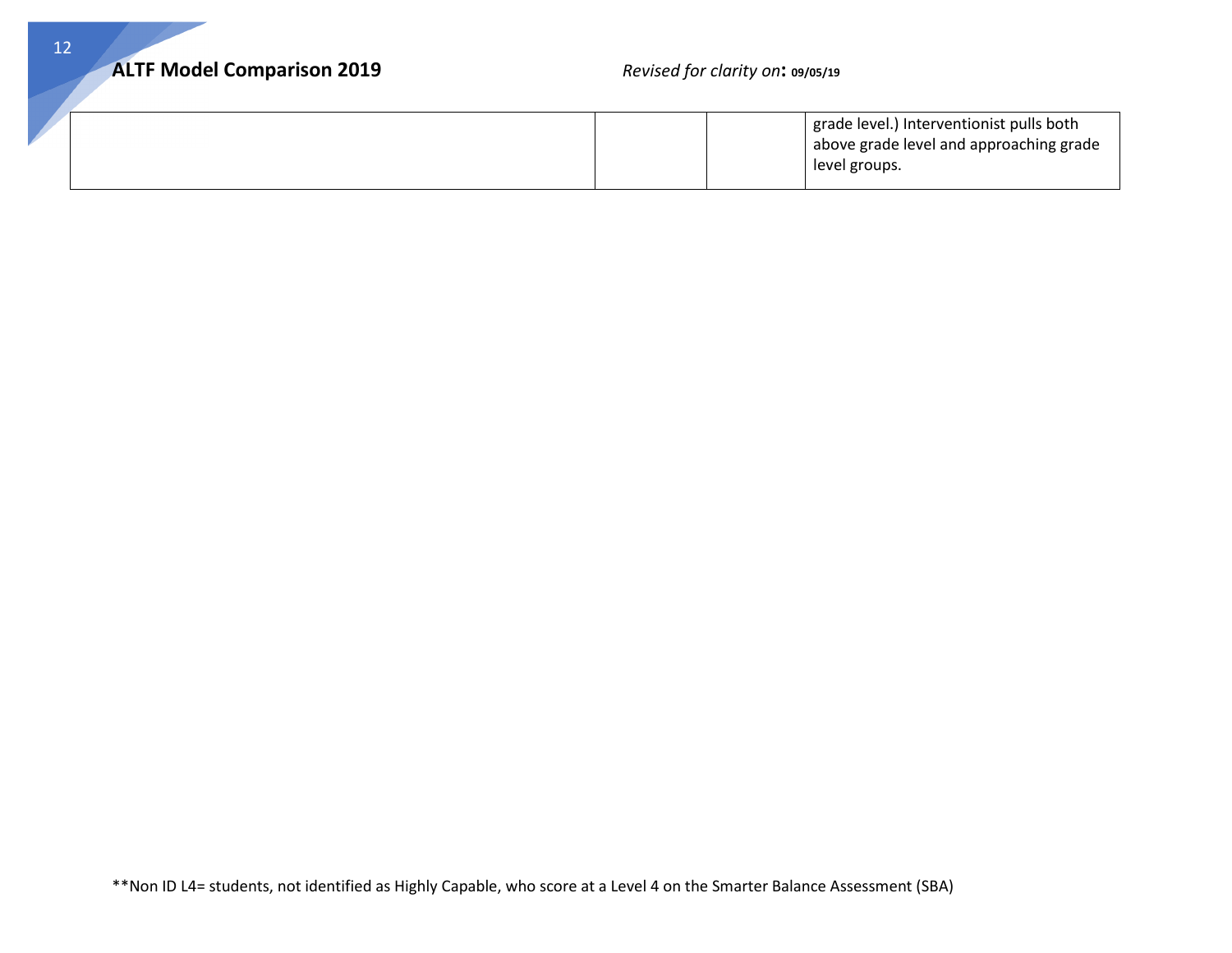| <b>Schools</b>                                                                                                                                                                                                                                                                                                    |  | % Typical/High<br>Growth $(5thgr)$<br><b>Math</b><br>Non ID L4<br><b>HC</b> |                                                   | <b>Race and Equity Analysis</b>                                                                                                                                                                                                                                                                                                                                                                                                                                                                                                                                                                                                                                                                                                                                                                                                                                                                                                              |
|-------------------------------------------------------------------------------------------------------------------------------------------------------------------------------------------------------------------------------------------------------------------------------------------------------------------|--|-----------------------------------------------------------------------------|---------------------------------------------------|----------------------------------------------------------------------------------------------------------------------------------------------------------------------------------------------------------------------------------------------------------------------------------------------------------------------------------------------------------------------------------------------------------------------------------------------------------------------------------------------------------------------------------------------------------------------------------------------------------------------------------------------------------------------------------------------------------------------------------------------------------------------------------------------------------------------------------------------------------------------------------------------------------------------------------------------|
| K-5 Neighborhood School "E"<br>(SW region)<br>5 <sup>th</sup> grade: 59 students total<br>Gen Ed<br>$\ast$<br>American Indian/Native Alaskan<br>$\ast$<br>Asian<br>Black/African American<br>44<br>Hispanic<br>$\ast$<br>Native Hawaiian/Other Pacific Islander<br>$\ast$<br>Two or more races<br>$\ast$<br>White |  | $\mathbf 0$                                                                 | 15<br>87%<br>making<br>typical/<br>high<br>growth | Inclusion: Strong tier one<br>instruction-not a lot of grouping<br>except for those with HC eligibility.<br>Differentiation at tier one.<br>MTSS Moves: Multi-Tiered System<br>of Support - Academics (MTSS-A)<br>meetings determine goals for<br>individual students and access the<br>strength of Tier 1 instruction. MTSS<br>targets students who may need<br>interventions to meet grade level<br>standards; or students who are<br>exceeding grade level standards and<br>would benefit from Advanced<br>Learning Opportunities (ALO).<br>For students identified as HC:<br>Schedule for these students where<br>part of their day is spent in a higher-<br>level classroom. Introduce AL to<br>more challenging supplemental or<br>core curriculum in their classroom<br>with alternative assignments. School<br>may make modifications to their<br>mode of instruction (PBL - Project<br>Based Learning) to compliment class<br>work. |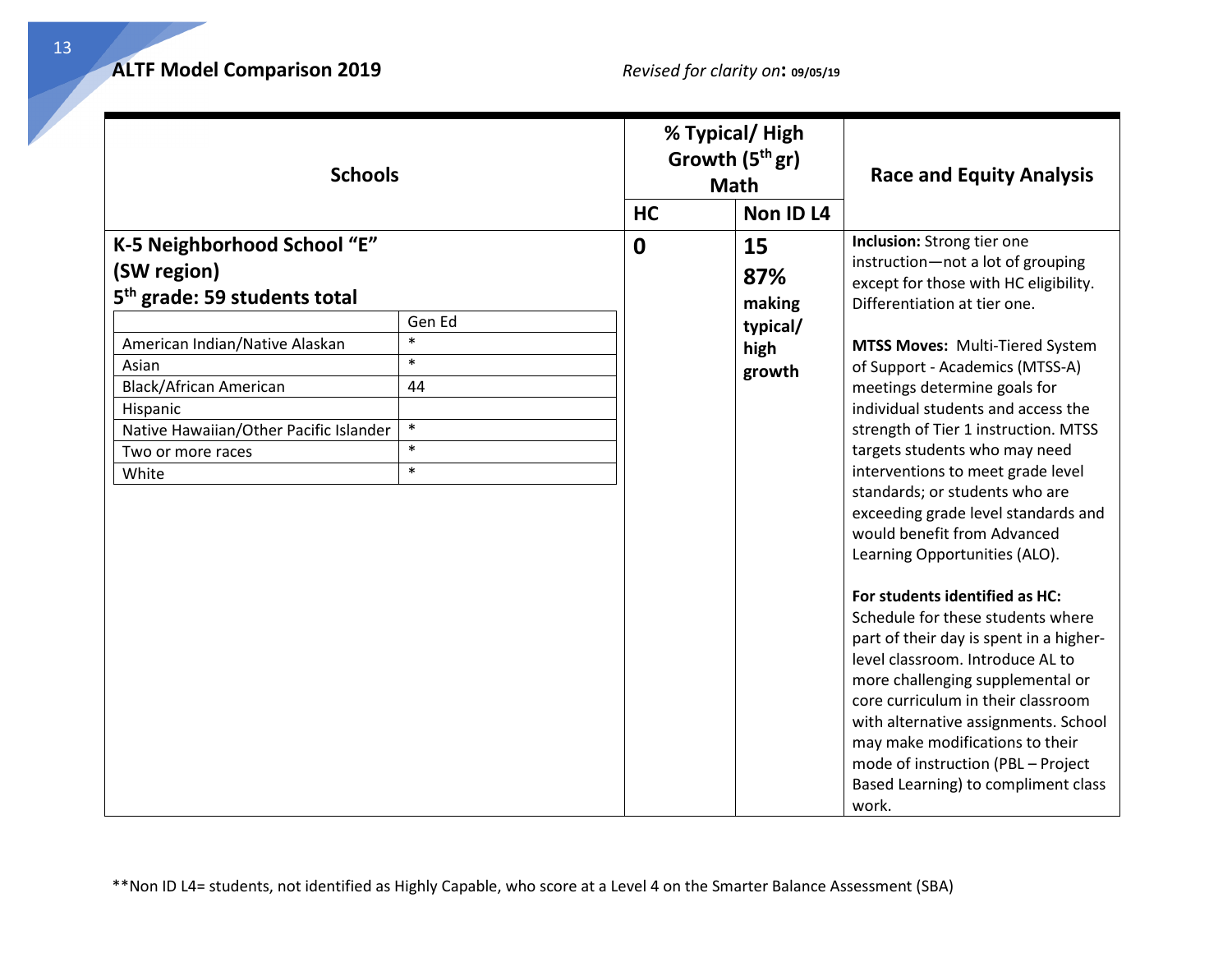### **ALTF Model Comparison 2019** *Revised for clarity on***: 09/05/19**

| K-5 Neighborhood School "F"<br>(SE region)<br>5 <sup>th</sup> grade: 44 students total                                                                     |                                                  | 0 | 7<br>100%<br>making        | Access: One-year advanced math<br>content based on ability using whole<br>group walk-to-math groupings and<br>weekly small group lessons.                                                                                                                                                                                                                                                                                                                             |
|------------------------------------------------------------------------------------------------------------------------------------------------------------|--------------------------------------------------|---|----------------------------|-----------------------------------------------------------------------------------------------------------------------------------------------------------------------------------------------------------------------------------------------------------------------------------------------------------------------------------------------------------------------------------------------------------------------------------------------------------------------|
| American Indian/ Native Alaskan<br>Asian<br>Black/African American<br>Hispanic<br>Native Hawaiian/ Other Pacific<br>Islander<br>Two or more races<br>White | Gen Ed<br>15<br>20<br>$\ast$<br>$\ast$<br>$\ast$ |   | typical/<br>high<br>growth | Inclusion: Any student may<br>participate.<br><b>MTSS Moves: Uses Block Scheduling</b><br>in order to meet student needs in<br>intervention and acceleration. Family<br>Support Workers recruit volunteers<br>to work with students in small<br>groups and to support students in<br>the classroom. Consistently share<br>progress with families: share data<br>and strategies during conferences<br>and Family Engagement Action Team<br>(FEAT) Goal-Setting events. |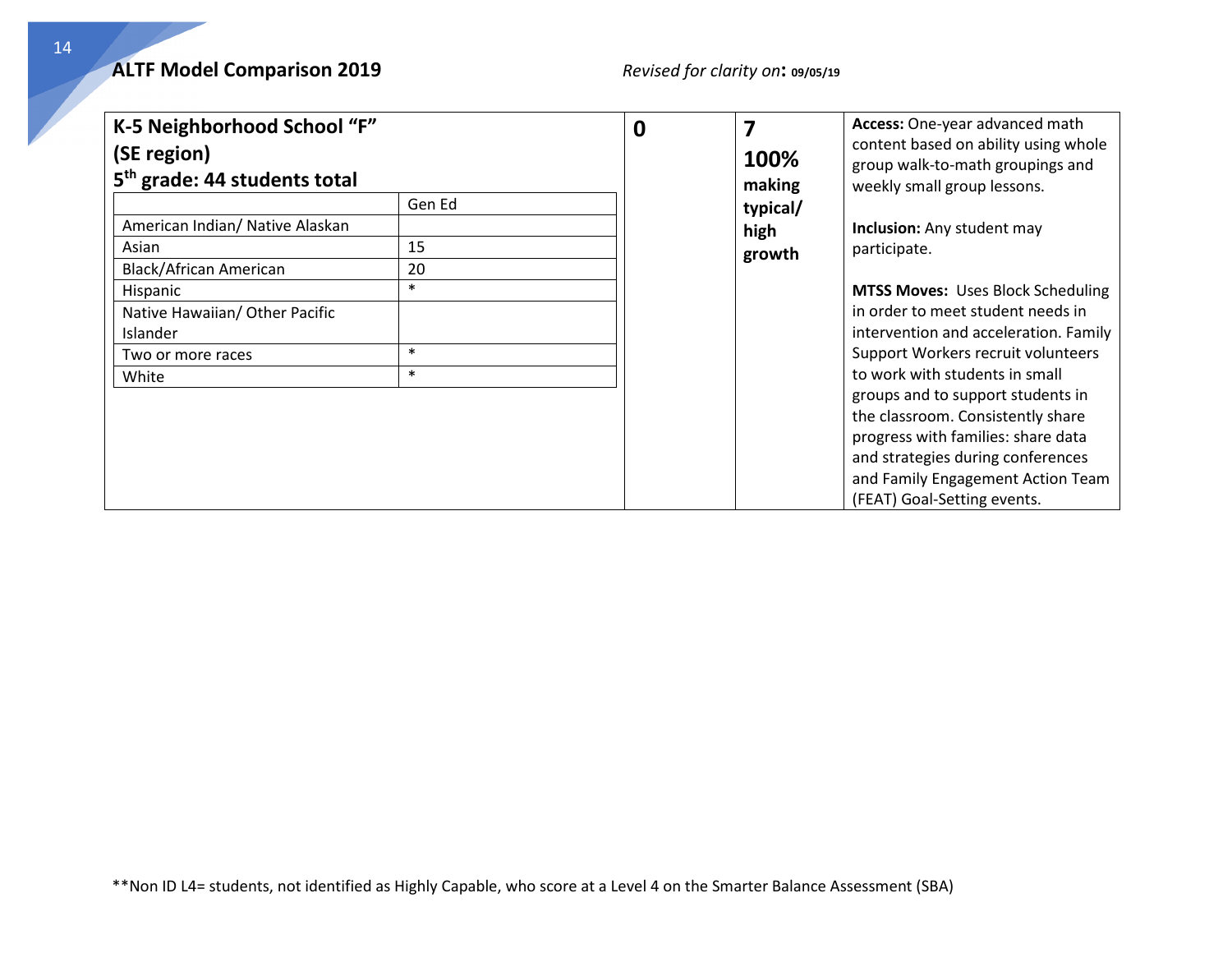**ALTF Model Comparison 2019** *Revised for clarity on***: 09/05/19**

## **HC Pathway Elementary School Services Description – Current (Math)**

| HQ Tier One for all students                              |                  |               | Flexible groups for Tier 2 support                           |  |  |
|-----------------------------------------------------------|------------------|---------------|--------------------------------------------------------------|--|--|
| Highly collaborative<br>$\bullet$                         |                  |               | Ability w/acceleration, daily, single domain or<br>$\bullet$ |  |  |
| Inquiry opportunities                                     |                  |               | both                                                         |  |  |
| Student voice and frequent engagement<br>$\bullet$        |                  |               | Interest based groups<br>$\bullet$                           |  |  |
| Monitored by data to inform next steps<br>$\bullet$       |                  |               | Two-year acceleration supported by school-<br>$\bullet$      |  |  |
| Intentional based in student need (routines, well-managed |                  |               | specific strategies                                          |  |  |
| SEL and academic balance<br>$\bullet$                     |                  |               |                                                              |  |  |
|                                                           |                  |               |                                                              |  |  |
|                                                           | % Typical/High   |               |                                                              |  |  |
|                                                           | Growth $(5thgr)$ |               | <b>Race and Equity Analysis</b>                              |  |  |
| <b>Schools</b>                                            |                  |               |                                                              |  |  |
|                                                           | <b>Math</b>      |               |                                                              |  |  |
|                                                           | <b>HC</b>        | <b>Non ID</b> |                                                              |  |  |
|                                                           |                  | L4            |                                                              |  |  |

| K-5 HC Pathway School "G"                                                                                                                                                                                     |                                                     | 135                                                  | N/A | Access: 1-3 <sup>rd</sup> are using SPS scope and sequence, 4 <sup>th</sup><br>and $5th$ using Envision 2.0. The 4 <sup>th</sup> and $5th$ do so more                                                                                                                                                                                                                                                                                                                                                                                                                                                                                                                            |
|---------------------------------------------------------------------------------------------------------------------------------------------------------------------------------------------------------------|-----------------------------------------------------|------------------------------------------------------|-----|----------------------------------------------------------------------------------------------------------------------------------------------------------------------------------------------------------------------------------------------------------------------------------------------------------------------------------------------------------------------------------------------------------------------------------------------------------------------------------------------------------------------------------------------------------------------------------------------------------------------------------------------------------------------------------|
| 5 <sup>th</sup> grade: 135 students total<br>American Indian/ Native Alaskan<br>Asian<br><b>Black/African American</b><br>Hispanic<br>Native Hawaiian/Other Pacific<br>Islander<br>Two or more races<br>White | HC.<br>18<br>$\ast$<br>$\ast$<br>$\ast$<br>21<br>92 | students;<br>76%<br>making<br>typical/high<br>growth |     | for each unit. 1-3 grade does pre-assessment at the<br>beginning of the year. Though they often use<br>entrance tickets and with the change away from<br>walk to math next year are planning on doing more<br>pre-assessment regularly. Everyone uses math<br>curriculum 2 years ahead.<br><b>MTSS Moves:</b> Some are kids with executive<br>functioning challenges or slower processing speeds,<br>but there are others with those challenges who<br>excel in math. Teachers differentiate for them, often<br>slowing down and reteaching concepts to help gain<br>mastery. The vast majority of students benefit from<br>the acceleration in math. This year our walk to math |

\*\*Non ID L4= students, not identified as Highly Capable, who score at a Level 4 on the Smarter Balance Assessment (SBA)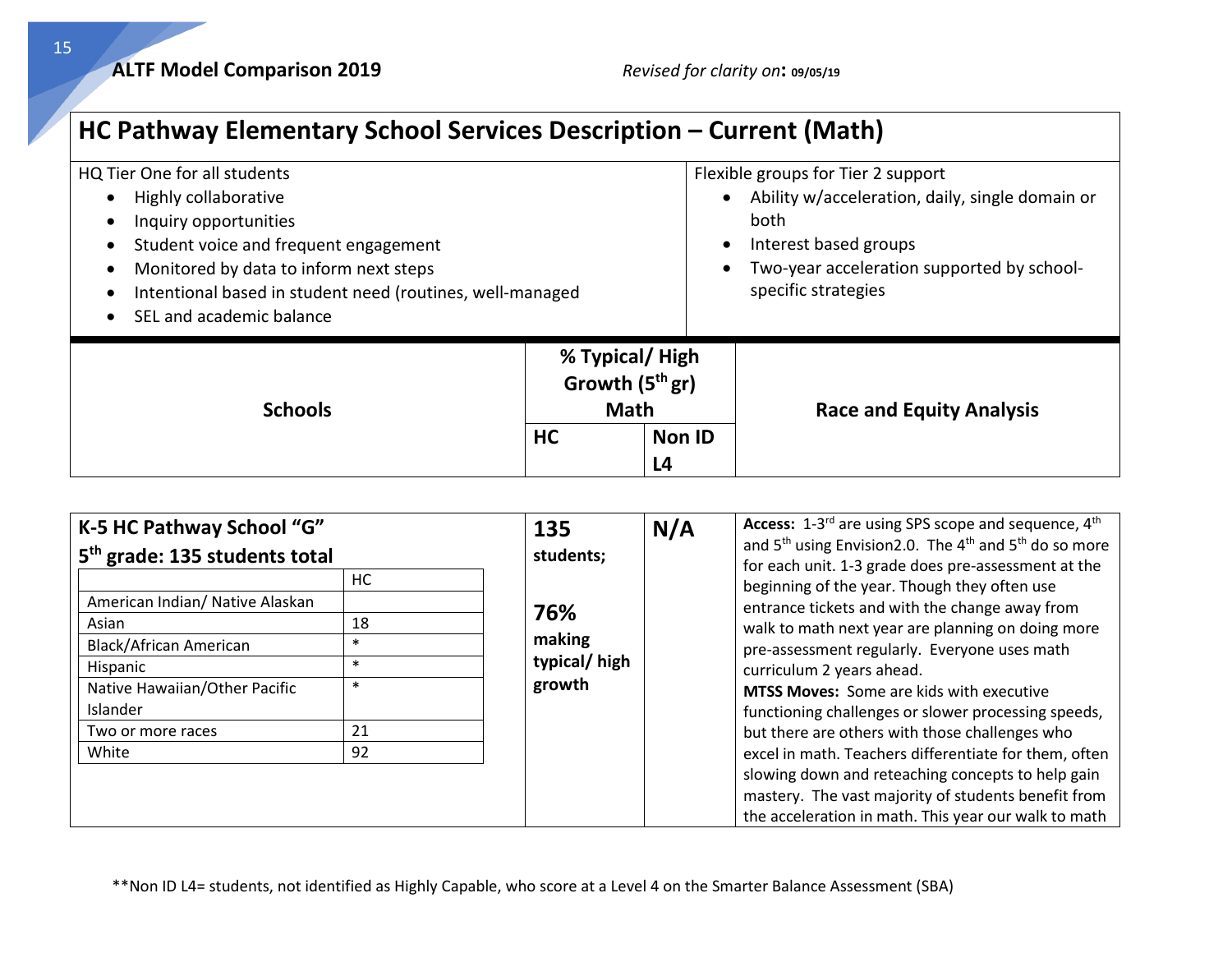|                                                                                                                                                                                                   |                                         | classrooms had 1 class in each $2^{nd}$ and $3^{rd}$ that went<br>through things slower. Those two classes were the<br>lower enrollment classes, 16 (78 total enrollment)<br>and 20 (114 total enrollment) respectively.                                                                                                                                                                                                                                                                                                                         |
|---------------------------------------------------------------------------------------------------------------------------------------------------------------------------------------------------|-----------------------------------------|--------------------------------------------------------------------------------------------------------------------------------------------------------------------------------------------------------------------------------------------------------------------------------------------------------------------------------------------------------------------------------------------------------------------------------------------------------------------------------------------------------------------------------------------------|
| K-5 HC Pathway School "H"<br>5 <sup>th</sup> grade: 61 students total                                                                                                                             | 61<br>$\bf{0}$<br>students;             | Access: Students are working two grade levels ahead<br>in math (Teachers are following the scope and<br>sequence). Teachers are reassessing students as                                                                                                                                                                                                                                                                                                                                                                                          |
| НC<br>American Indian/ Native Alaskan<br>13<br>Asian<br>Black/ African American<br>$\ast$<br>Hispanic<br>Native Hawaiian/ Other Pacific<br>Islander<br>$\ast$<br>Two or more races<br>37<br>White | 84%<br>making<br>typical/high<br>growth | needed or as prescribed in the curricula they are<br>using.<br><b>MTSS Moves:</b> Students with slower processing<br>struggle in HCC. Some students receive IEPs if<br>appropriate. Some students who we have chosen to<br>leave because it's too hard and the student isn't<br>accessing the curriculum. We use TIER 2 (MTSS)<br>supports to help kids who are struggling in math or<br>reading. Students who are well below grade level<br>because they've missed two grade levels of math,<br>this is more prevalent in primary grades (1-3). |